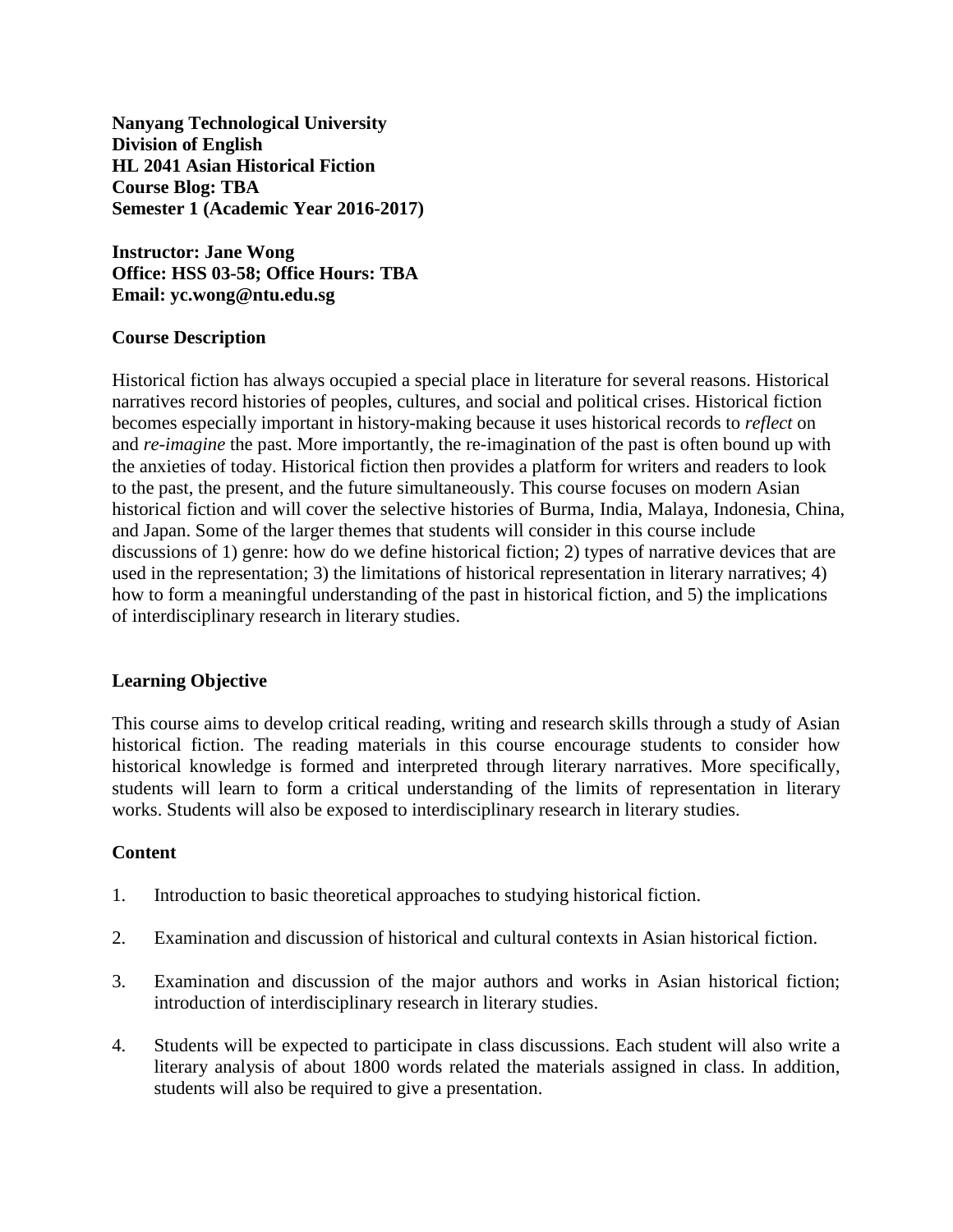# **Important Notes:**

# **You must agree to abide by these guidelines to remain registered in this course**

- All students who need to consult during office hours should send an email at least 3 working days ahead of time. Email queries are only acceptable if they do not involve lengthy discussion sessions to avoid miscommunication, instead you should make an appointment to see me in my office. Please allow at least a day or two for responses to emails (with the exception of weekends and public holidays).
- Office consultation: Please come prepared with questions so that we can address your concerns effectively and efficiently. Out of consideration for your classmates who may also need consultation time, I will limit consultations to about 20 mins for each student.
- Be sure to arrive on time to class, and if you have to leave early, pls. let me know ahead of time. As usual, pls. be respectful to your classmates and be sure to turn off all electronic devices during lectures and tutorials.
- Use of course resources:
- 1) **All materials** distributed in class and on the course blog are meant to be used for class lectures and discussions only. They are not to be re-distributed outside of class for any other purposes. If you wish to use the materials for your assignments, you must cite them accordingly.
- 2) You are not allowed to record lectures in any form without permission from the instructors.
- If you are unable to attend class, it is your responsibility to check our course blog for updates or announcements that you may have missed.
- Late assignments: written assignments that are submitted late will receive a penalty of half a grade each day (including weekends and holidays); if I do not receive an assignment a week after it is due, you will receive a 0 for the essay.
- Absence in class: if you are absent on the day when an in-class writing assignment is due, you will not be able to make-up for this. Those who are absent for presentations will not have the opportunity to make-up their work in another group's presentation.
- Any attempt at plagiarism will be subjected to university disciplinary action.

| <b>Course Assessment</b>     |      |
|------------------------------|------|
| Essay                        | 30%  |
| Presentation & Participation | 20%  |
| Exam                         | .50% |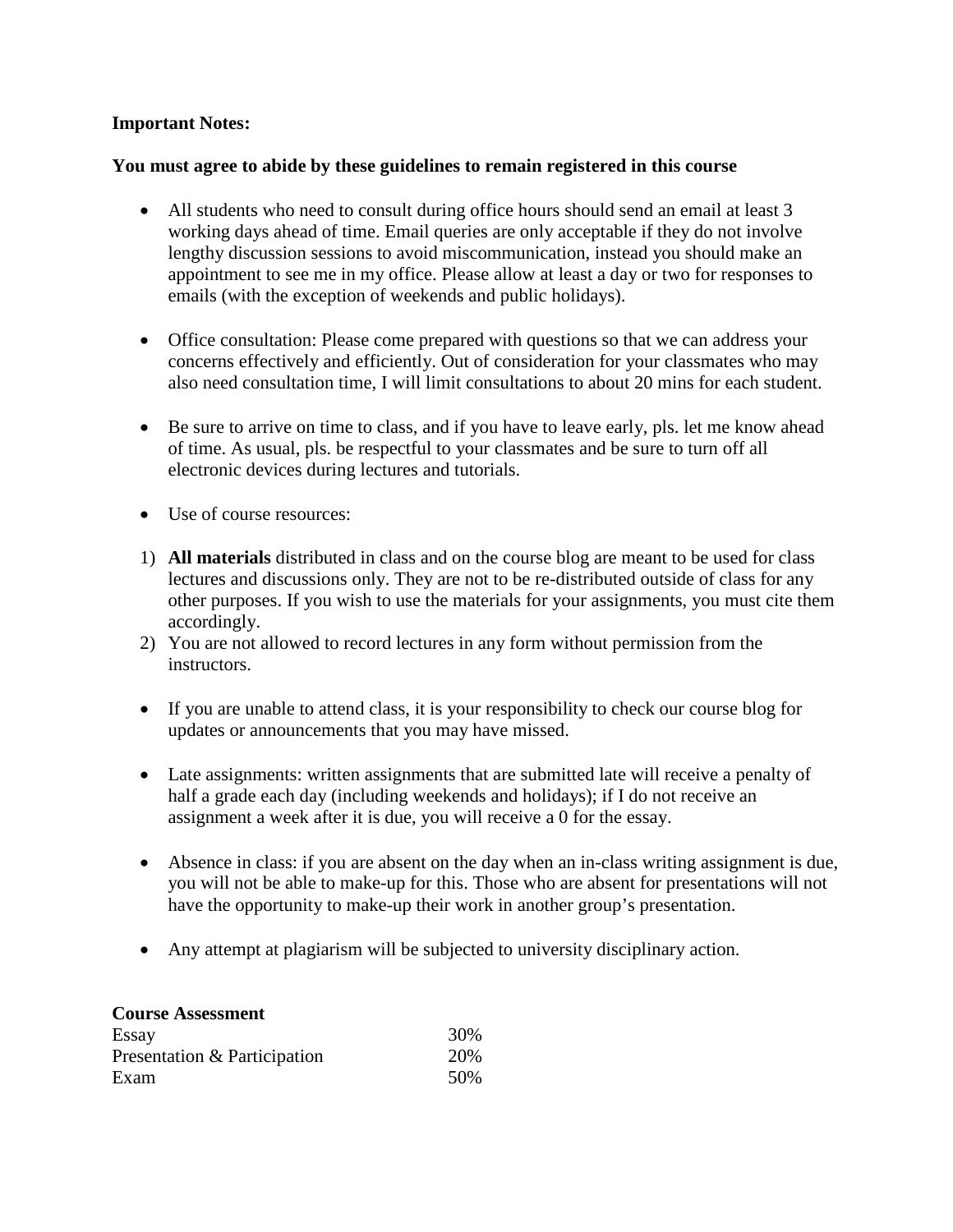# **Required Texts:**

Orwell, George. *Burmese Days* (1934). New York: Penguin, 2010. ISBN: 0141185376

Tan, Twan Eng. *The Garden of Evening Mists*. New York: Weinstein Books, 2012. ISBN: 1602861803

Mistry, Rohinton. *A Fine Balance*. Vintage. ISBN: 978-1400030651

Murakami, Haruki. *After the Quake*. Vintage. ISBN: 978-0375713279

Viet Thanh Nguyen. *The Sympathizer*. Grove Press. ISBN: 978-0802124944

White, Hayden. *The Content of the Form: Narrative Discourse and Historical Representation.* Baltimore: Johns Hopkins University Press, 1987. (Selections from this work will be posted on the course blog at the beginning of the term. You do not need to purchase this title.)

### **Tentative Course Outline**

| Week     | Topic                                                                                                                                                   | Deadlines |
|----------|---------------------------------------------------------------------------------------------------------------------------------------------------------|-----------|
| 1        | Introduction: What is Historical Fiction?<br>Excerpts from Hayden White's The Content of the Form:<br>Narrative Discourse and Historical Representation |           |
| 2 Burma  | George Orwell's Burmese Days                                                                                                                            |           |
| 3 Burma  | George Orwell's Burmese Days                                                                                                                            |           |
| 4 Malaya | Tan Twan Eng's Garden of Evening Mists                                                                                                                  |           |
| 5 Malaya | Tan Twan Eng's Garden of Evening Mists                                                                                                                  |           |